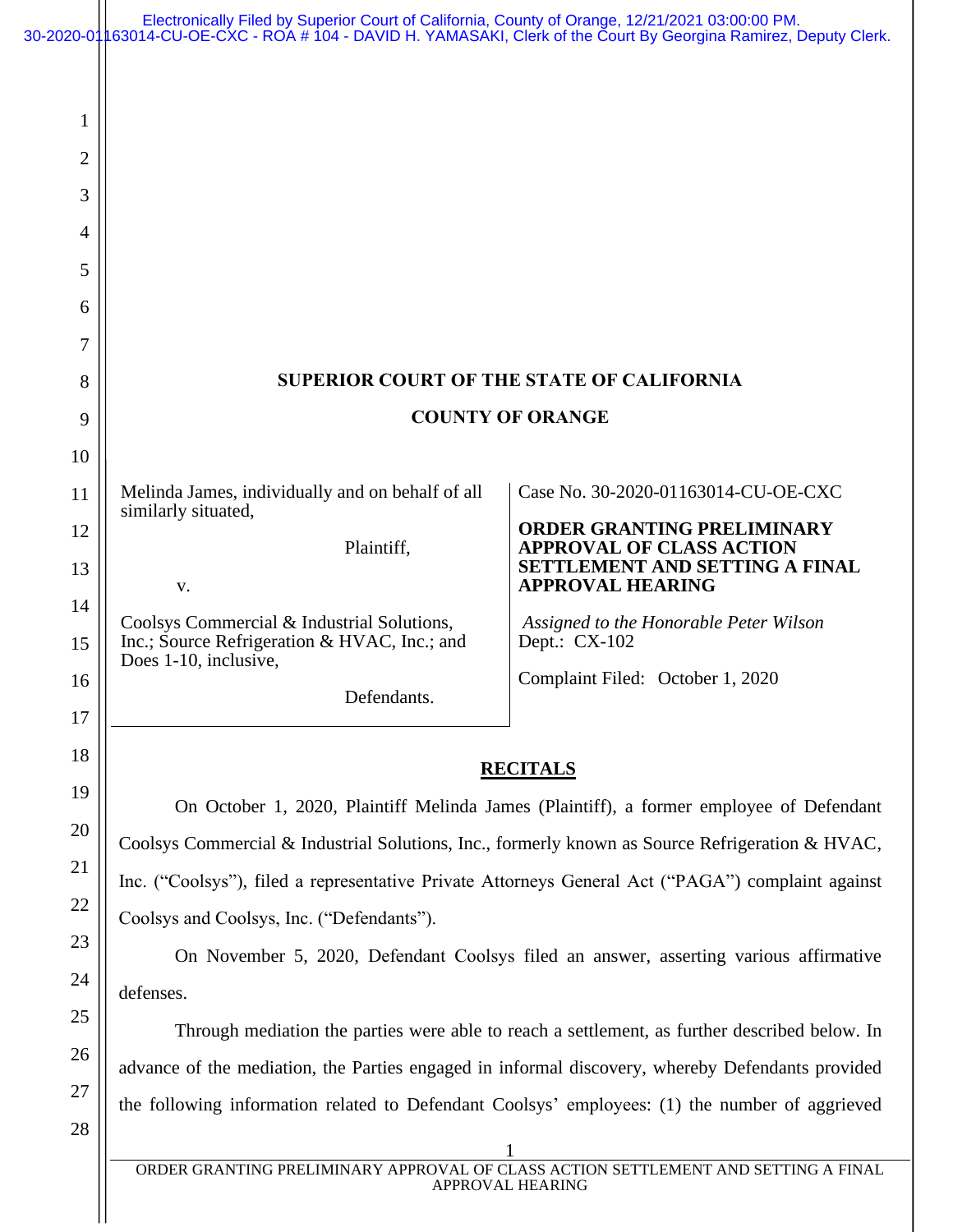employees; (2) the number of former employees (3) workweeks worked; (4) the number of pay periods; (5) company handbook and policies pertaining to wage and hour issues; and (6) a sample of time and payroll records. Plaintiff originally brought this action as a PAGA representative due to a purported arbitration agreement but agreed to amend her complaint to assert class action claims for settlement purposes. Plaintiff filed a joint stipulation for filing of an amended complaint to assert wage and hour violations on behalf of the proposed class to expand the case from a PAGA only case to a hybrid class and PAGA action. The amended complaint alleged the following causes of action for the class: (1) Violations of Labor Code §§ 1194, 1197.1 and the Applicable Wage Order for Failure to Pay All Minimum Wages; (2) Violations of Labor Code §§ 510, 1194, 1198 and the Applicable Wage Order for Failure to Pay All Overtime Wages; (3) Violations of Labor Code §§ 204, 210 and the Applicable Wage Order for Failure to Pay All Wages; (4) Violations of the Applicable Wage Order for Failure to Pay Reporting Time Pay; (5) Violations of Labor Code §§ 226.7, 512 and the Applicable Wage Order for Failure to Provide Timely and Compliant Meal Periods; (6) Violations of Labor Code §§ 226.7 and the Applicable Wage Order for Failure to Provide Timely and Compliant Rest Periods; (7) Violations of Labor Code §§ 226(a), 226.3 and the Applicable Wage Order for Failure to Provide Accurate and Itemized Wage Statements; (8) Violations of Labor Code §§ 201-203 for Failure to Timely Pay All Wages Due to Terminated/Separated Employees; (9) violation of Business and Professions Code §§ 17200, *et seq.*; and (10) Violation Of Private Attorney General Act (Cal. Lab. Code § 2698, *Et. Seq*.)

Plaintiff having filed her motion for preliminary approval of the parties' settlement, the Court having considered the moving and supporting papers, Stipulation, and all other papers filed in this Litigation.

## **FINDINGS AND ORDERS**

## **NOW THEREFORE, IT IS HEREBY FOUND AND ORDERED:**

1. All defined terms contained herein shall have the same meanings as set forth in the Joint Stipulation and Agreement ("Stipulation"), which is attached as **Exhibit 1**.

2. The Class Representative and Defendants, through their counsel of record in the Litigation, have reached an agreement to settle the Litigation on behalf of the Class as a whole;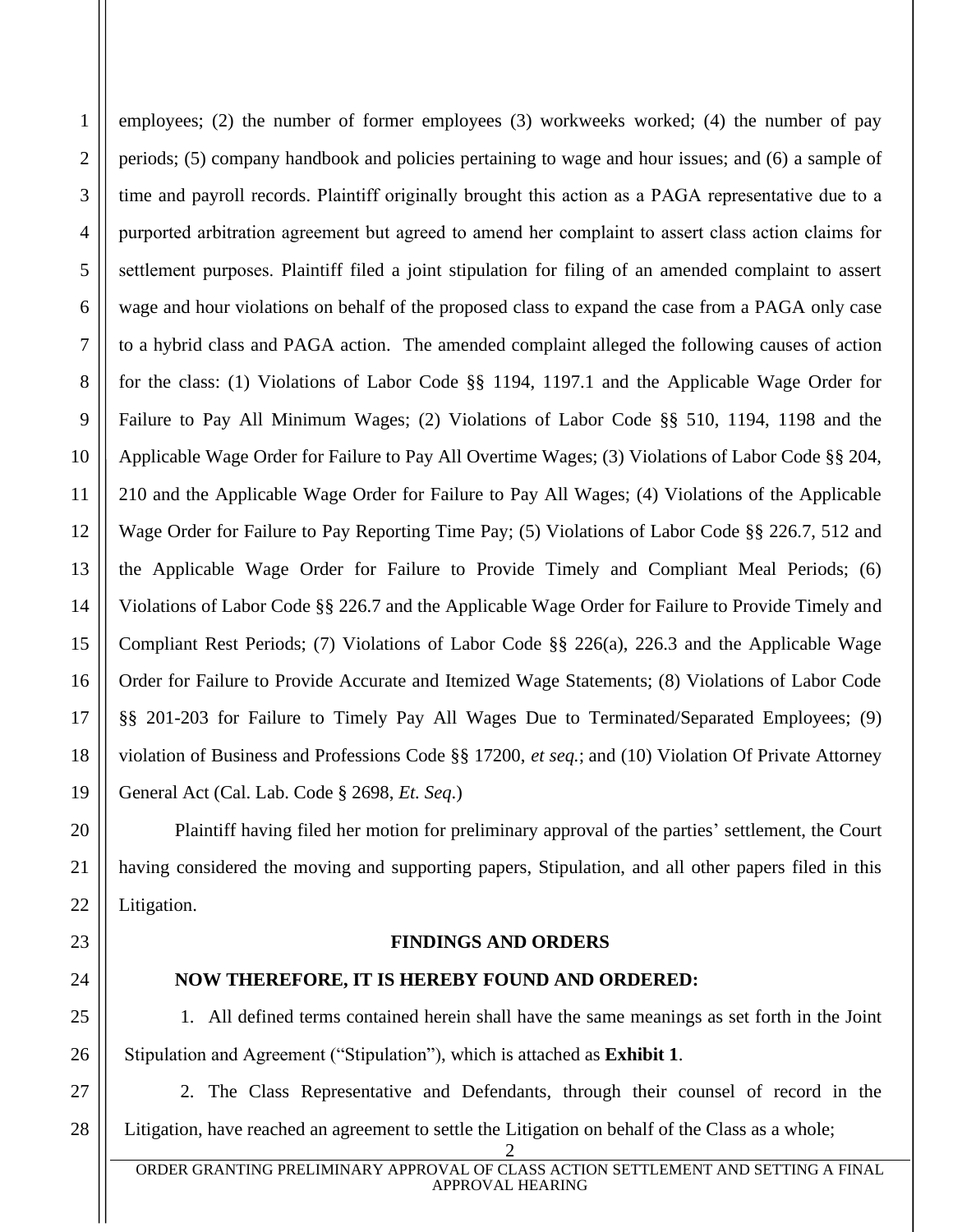3. The Court hereby conditionally certifies the following Class for settlement purposes only:

The Class: All individuals employed as non-exempt hourly workers by Defendant Coolsys within the State of California from October 1, 2016 through April 1, 2021.

Should for whatever reason the Stipulation and Judgment not become a final Judgment, the fact that the Parties were willing to stipulate to certification of a class as part of the Stipulation shall have no bearing on, or be admissible in connection with, the Litigation or the issue of whether a class should be certified in the Litigation in a non-settlement context.

4. The Court hereby approves the following Eligible Aggrieved Employees for settlement purposes only:

> Eligible Aggrieved Employees: All individuals employed as non-exempt hourly workers by Defendant Coolsys within the State of California from April 6, 2019 through April 1, 2021 ("PAGA Period").

5. The Court preliminarily appoints and designates: (a) Plaintiff Melinda James as the Class Representative and (b) Jonathan Lebe and Annaliz Loera of Lebe Law, APLC as Class Counsel for the Class. Class Counsel is authorized to act on behalf of the Class with respect to all acts or consents required by, or which may be given, pursuant to the Stipulation, and such other acts reasonably necessary to finalize the Stipulation and its terms. Any Class Member may enter an appearance in person or through his or her own counsel at such Class Member's own expense.

6. The Court hereby preliminary approves the terms and conditions provided for in the Stipulation.

7. The Court hereby preliminarily approves the Stipulation, the total Gross Settlement Amount of \$527,500, and the allocations of the following amounts from the total Gross Settlement Amount, (a) \$5,000 for the Class Representative for her services to the Class; (b) a total of \$175,833.33 to Class Counsel for attorneys' fees and a total of up to \$15,000 for reimbursement of Class Counsel's actual litigation costs and expenses incurred; (c) \$25,000 for penalties pursuant to the Private Attorney General Act, California Labor Code sections 2698, *et seq*., of which \$18,750 shall be paid to the Labor and Workforce Development Agency and \$6,250 shall remain a part of the Net Settlement Amount; and (d) payment to the Settlement Administrator for the Settlement Administration Costs, which are expected not to exceed \$15,000. The Court further hereby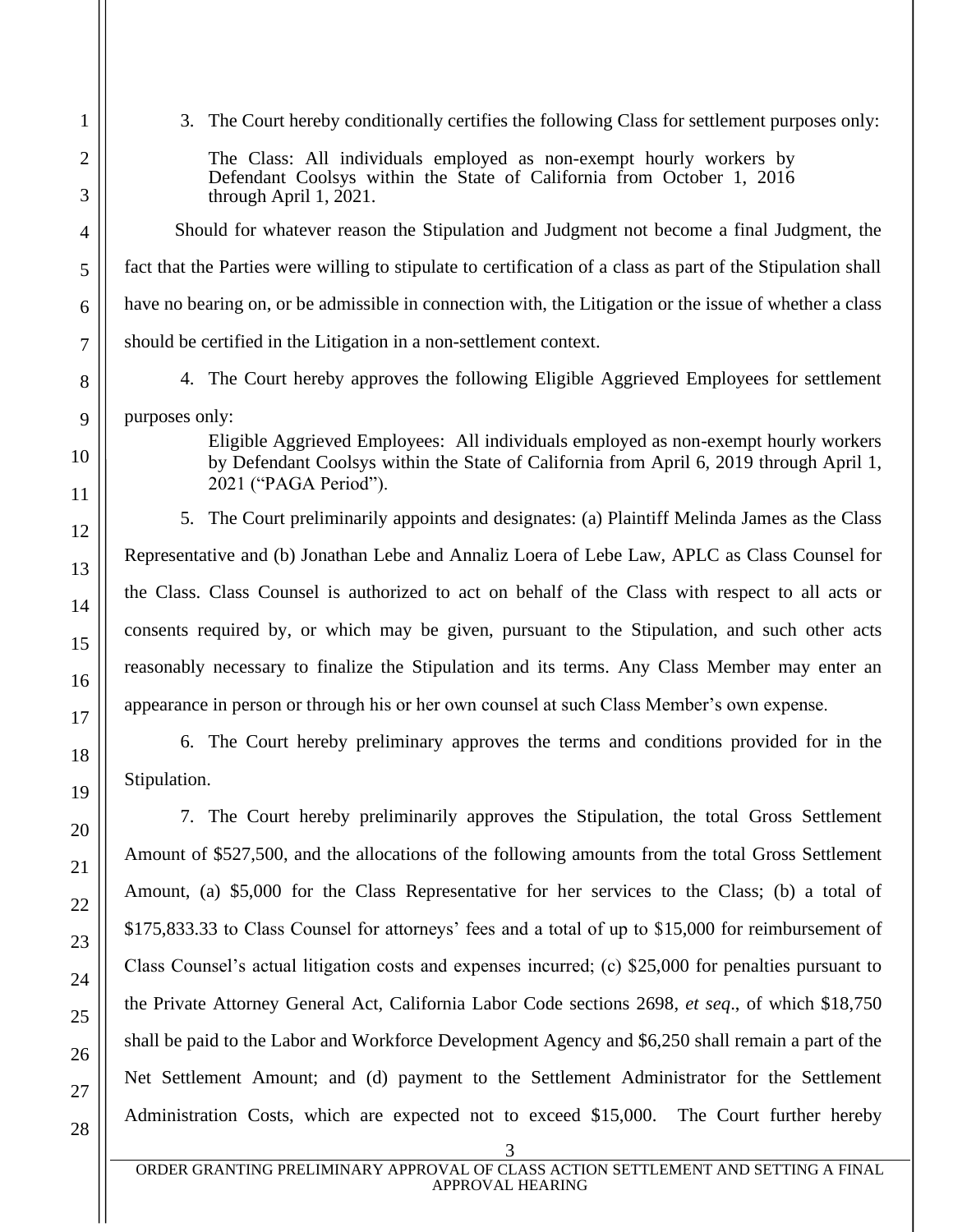preliminarily approves the Net Settlement Amount and the Individual Settlement Amount provided in the Stipulation.

8. The Court finds on a preliminary basis that the Stipulation appears to be within the range of reasonableness of a settlement, including the amount of the PAGA penalties, Class Representative Service Award, Class Counsel's attorneys' fees and costs, the Settlement Administration Costs, and the allocation of payments to the Settlement Class Members, that could ultimately be given final approval by this Court. It appears to the Court on a preliminary basis that the Stipulation is fair, adequate, and reasonable as to all potential Class Members when balanced against the probable outcome of further litigation relating to liability and damages issues. It also appears that extensive and costly investigation, research, and mediation proceedings have been conducted so that counsel for the Settling Parties are able to reasonably evaluate their respective positions. It appears to the Court that settlement at this time will avoid substantial additional costs by all Settling Parties, as well as avoid the delay and risks that would be presented by the further prosecution of the Litigation. It also appears that the Stipulation has been reached as a result of intensive, serious, and non-collusive arms-length negotiations.

9. The "Final Approval Hearing" shall be held before this Court on March 24, 2022 at 2:00 pm in Department CX-102 of the Superior Court of the State of California, County of Orange to determine all necessary matters concerning the Stipulation, including whether the proposed settlement of the Litigation on the terms and conditions provided for in the Stipulation is fair, adequate and reasonable and should be finally approved by the Court and whether a Judgment, as provided in the Stipulation, should be entered herein. At this same time, a hearing on Class Counsel's motion for an award of attorneys' fees, reimbursement of litigation costs, and the Class Representative Enhancement Award shall also be held.

10. The Court hereby approves, as to form and content, the Notice of Proposed Class Action Settlement ("Class Notice"), which is attached to the Stipulation as **Exhibit A,** to be sent to the Class Members. The Court finds that distribution of the Class Notice to Class Members substantially in the manner and form set forth in the Stipulation and this Class Notice meets the requirements of due process and shall constitute due and sufficient notice to all parties entitled thereto.

<sup>4</sup>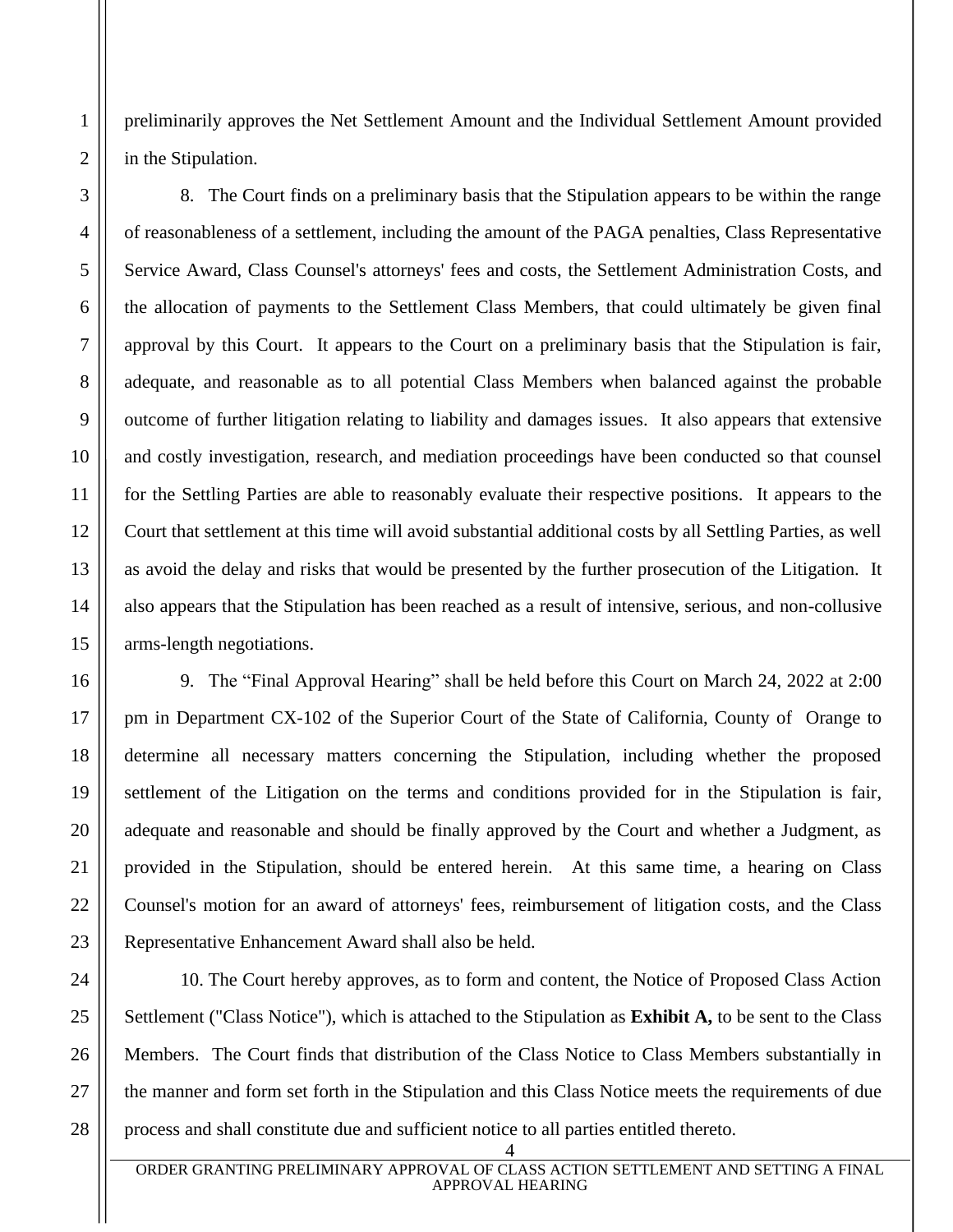11. The Court appoints and designates CPT Group, Inc. as the Settlement Administrator. The Court hereby directs the Settlement Administrator to provide the approved Class Notice to the Class Members within thirty-five (35) calendar days of this Preliminary Approval Order, in conformity with the Stipulation.

12. Any Class Member may choose to opt out of, and be excluded from, the settlement as provided in the Stipulation, by following the instructions set forth in the Class Notice, for requesting exclusion. Any person who timely and properly opts out of the Stipulation will not be bound by the Stipulation or have any right to object, appeal, or comment thereon. Any Opt-Out request must be in writing, clearly state that the Class Member wishes to be excluded from the settlement of the Litigation and be signed by each such Class Member opting out, and must otherwise comply with the requirements delineated in the Stipulation and Class Notice. Class Members who have not requested exclusion by submitting a proper and timely Opt-Out request that is postmarked no later than the Opt-Out Deadline, shall be bound by all determinations of the Court, the Settlement, and Judgment. Plaintiff is required to provide all disputes, objections, and exclusions to the Court at the Final Approval Hearing.

13. The Motion for Final Approval shall be filed no later than sixteen (16) court days before the Final Approval Hearing.

14. In the event that the Effective Date occurs, all Settlement Class Members and the Class Representative will be deemed to have forever released and discharged the Released Claims applicable to them as against Defendants. The Class Representative additionally will be deemed to have waived her rights under California Civil Code section 1542 as against Defendants.

15. Eligible Aggrieved Employees will be unable to opt out of the PAGA portion of the Settlement. Even Eligible Aggrieved Employees who opt out of the class action portion will still be a part of the PAGA settlement.

16. In the event that the Effective Date occurs, all Eligible Aggrieved Employees and the Class Representative will be deemed to have forever released and discharged the Released Claims applicable to them against Defendants under PAGA based on or arising out of the alleged violations of the Labor Code sections as alleged in this case.

5